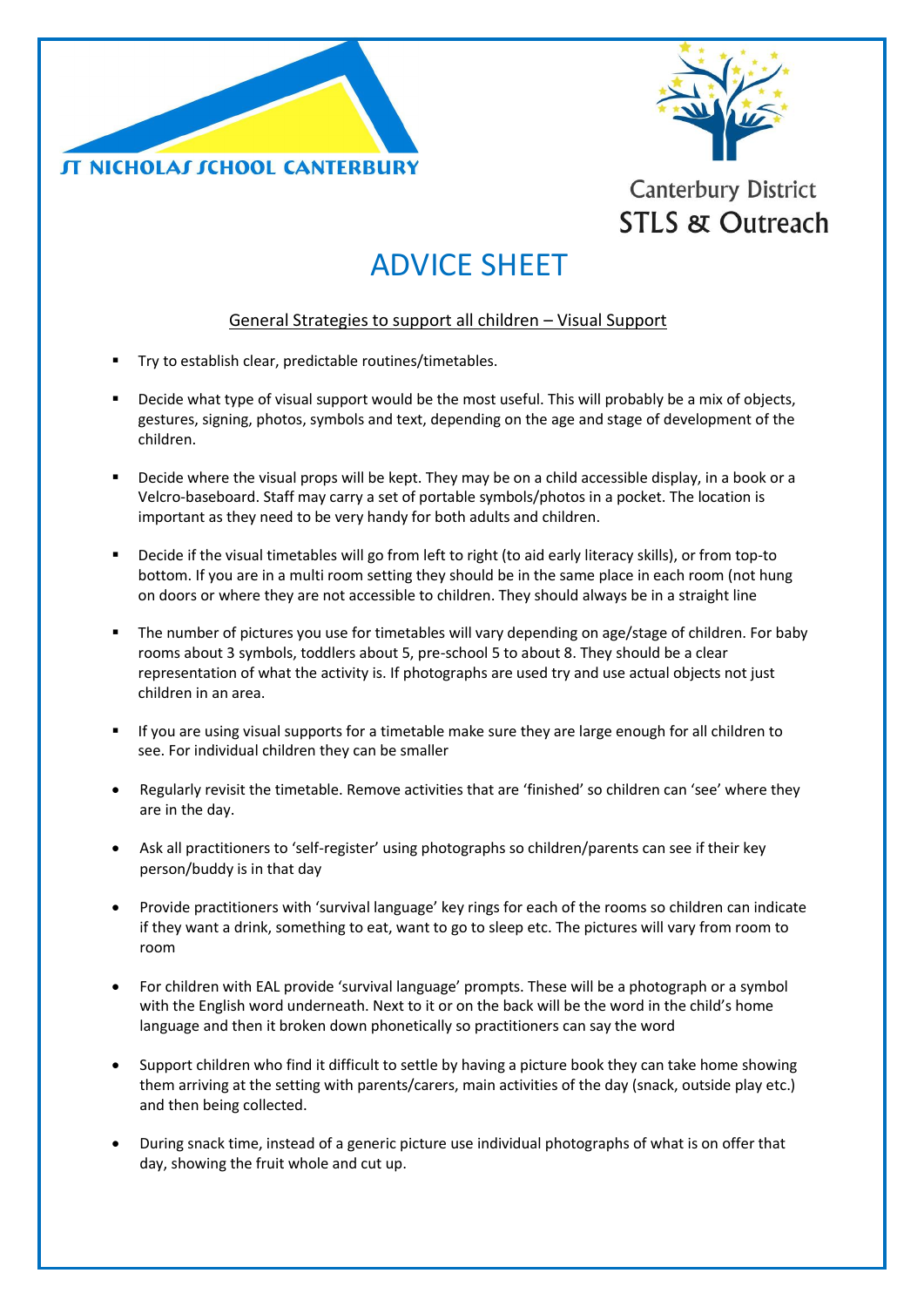

.



- Label equipment with photos/pictures (and remember to write the words underneath): you can label toys, storage containers, tables, furniture, equipment, people etc
- Prepare your prop bags for use at story/song time
- Use boxes, pots and baskets. Try to place equipment that you have out, in it's own box or pot, so the children know where things belong e.g. there's a space for scissors, a pot for pens, a tray for paper, a box for glue and stapler etc.
- Use a box for available sand toys, playdoh cutters etc and place in the activity area.
- Use screens, chairs, large pieces of fabric/curtains etc, to create boundaries between areas to make your different activity tables/mat/areas, as clearly and separately defined as possible.
- To restrict number of children in an area, at the sand tray for example 4 baseball caps available/ 4 'spots' on edge of sand tray or outlines of pairs of shoes for soft play.
- If children are given special 'jobs' each session, reinforce with e.g. wearing a tiara, or scarf.
- Talk about feelings and have symbol cards ready. E.g. 'happy', 'sad', 'angry' 'afraid'. Create a feelings 'thermometer'. Using basic feelings such as happy, sad, frightened etc. Also include an 'ok' face as children need to know they do not have to have an extreme of emotion.
- Get in the habit of using gestures & a few clear signs, to back up your key message. Start with 5 and build up so they are used consistently. Ensure there is a balance of verbs and nouns.
- Show children the visual props frequently so they 'learn' what it means (i.e. sand timer for waiting for their turn)
- Provide a choice 'board' or 'book' so children can 'see' what has been provided for the enhanced provision. For some children this may only be a choice of 2 others will cope with more
- Use props to provide warnings of change of activity, surprises/ the unexpected.(lunchtime tambourine etc.)

Further information can be accessed through the following websites

[www.widgit.com](http://www.widgit.com/)

[www.tes.co.uk/teaching-resources/](http://www.tes.co.uk/teaching-resources/)

<http://www.autismeducationtrust.org.uk/resources/tools%20for%20teachers.aspx>

[www.do2learn.com](http://www.do2learn.com/)

[www.resourcesforinclusion.co.uk](http://www.resourcesforinclusion.co.uk/)